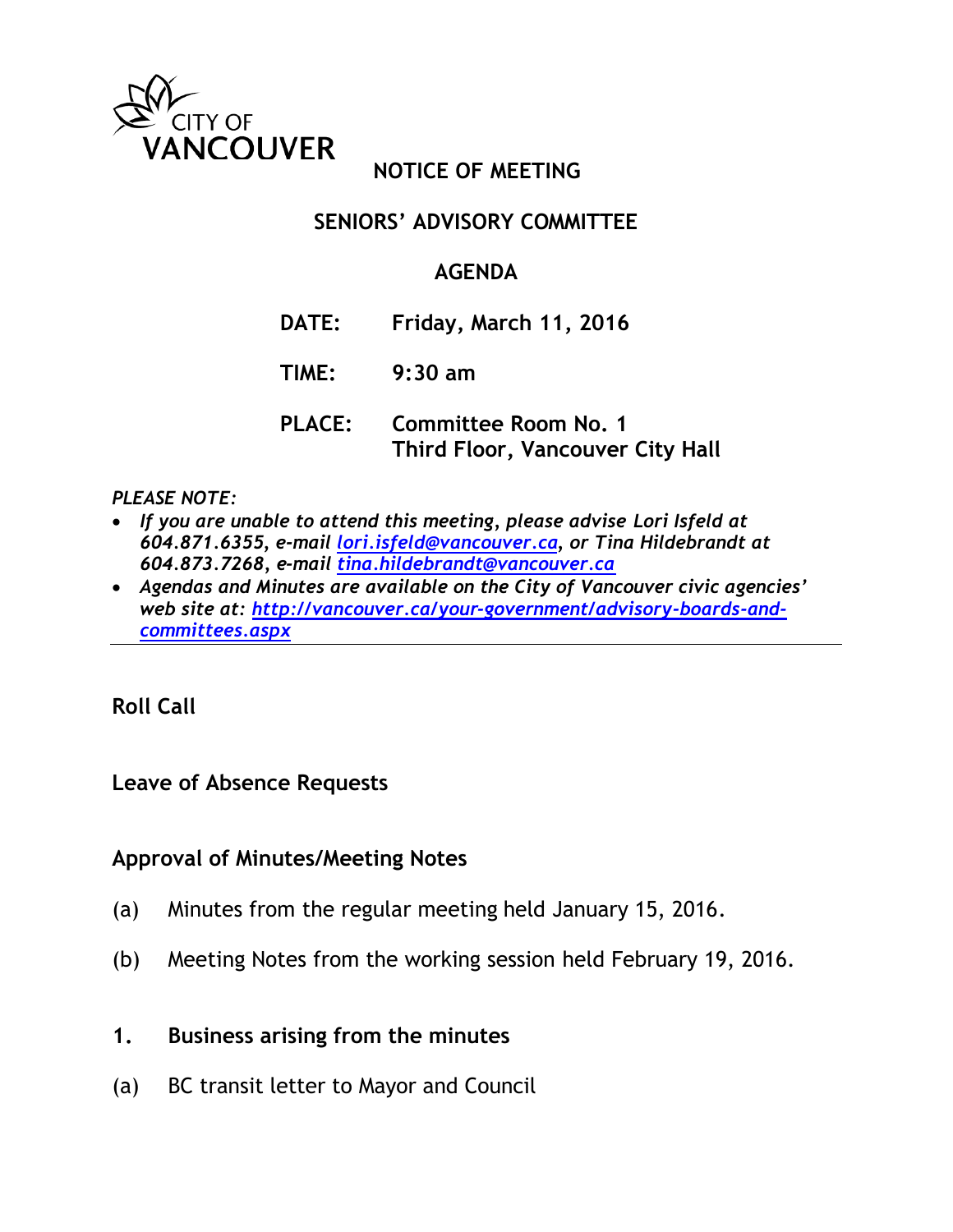### **2. Committee Liaison Updates**

- (a) Council Liaisons
- (b) Park Board Liaison
- (c) School Board Liaison
- (d) Library Liaison
- (e) Staff Liaison

# **3. Subcommittee and Working Group Updates**

- (a) Communication Eddy Elmer
- (b) Community Engagement Beatrice Ho/Jackie Weiler
- (c) Housing Scott Ricker and Chris Morrissey
- (d) Social Isolation and Loneliness Brian Tucker
- (e) Transportation and Mobility Dellie Lidyard
- (f) Draft letter re BC Transit

### **4. Other Business**

- (a) Lon LaClaire, Acting Director, Transportation Division
	- Transportation 2040
	- 800 Robson Street
	- West  $10^{th}$  Avenue